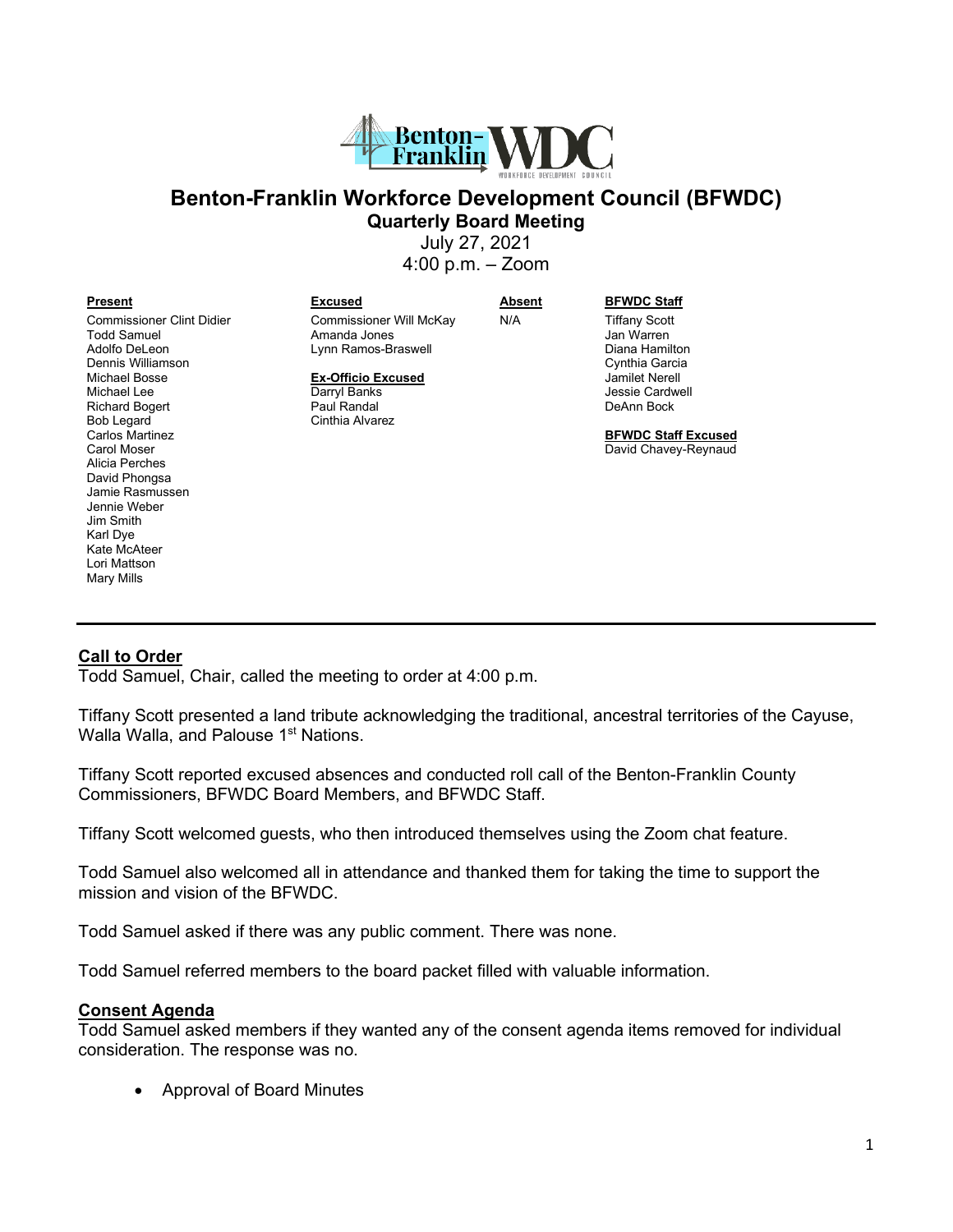To approve April 27, 2021, Quarterly Board Meeting Minutes as presented

- Finance Reports To adopt the BFWDC Finance Reports as submitted for the period ending May 2021
- Program Year (PY) 21 Budget To approve the PY21 Budget as presented
- Policy 2015-62 Acceptable Use Policy To approve Policy 2015-62 - Acceptable Use Policy
- One-Stop Operator Certification To approve the three-year Certification of WorkSource Columbia Basin as the One-Stop **Center**

*Todd Samuel called for a motion to approve the consent agenda as presented. Motion moved by Moser, then second by Bosse and carried to approval. One member, Weber, abstained.*

# **Chief Executive Officer Presentation**

Tiffany Scott presented a slide deck that covered the progress of the BFWDC. The following was highlighted.

- Execution of Formula Grants
- Completion of Infrastructure Funding Agreement for WorkSource Columbia Basin Partnership
- Community Development Block Grant from the Department of Commerce
- Conclusion of Professional Accounting Services Agreement
- Certified Workforce Development Professional, Jamilet Nerell
- State Equal Opportunity Monitoring
- Programmatic and Fiscal Monitoring of Sub-Recipients
- Internal Security Policy Development and Audit
- Washington Workforce Association, Tiffany Scott Elected Chair
- Conclusion of Families Forward Washington
- One-Stop Operator Procurement and Certification
- Presentation to Governor Inslee on local Economic Security for All (EcSA) success
- Statewide Economic Symposium Presentation on Inclusive Best Practices, Jamilet Nerell, and Cynthia Garcia
- Final Program Year 2020 Employment Security Department Monitoring Unit Report reflected no findings, no questioned costs, and no disallowed costs
- Tri-Cities COVID-19 Economic Recovery (March 2020 May 2021) featured data on nonfarm, government, retail trade, trade/transportation/warehousing/utilities, education/health services, manufacturing, professional/business services, leisure/hospitality, mining/logging/construction employment
- COVID-19 Job Recovery, Washington State 70%, Tri-Cities 102%
- 55 youth and young adults at Tri-Cities (TC) Futures attained their General Education Development (GED)
- Virtual Job Fairs continued to be held throughout our local Workforce Development System
- WorkSource Columbia Basin physically opened its doors to 25% capacity (by appointment) on July 1, 2021

Commissioner Didier, members (Moser, Bosse, Samuel, Dye, Olson), and chair (Samuel) engaged in conversation with Tiffany Scott throughout the presentation resulting in the action item for her to explore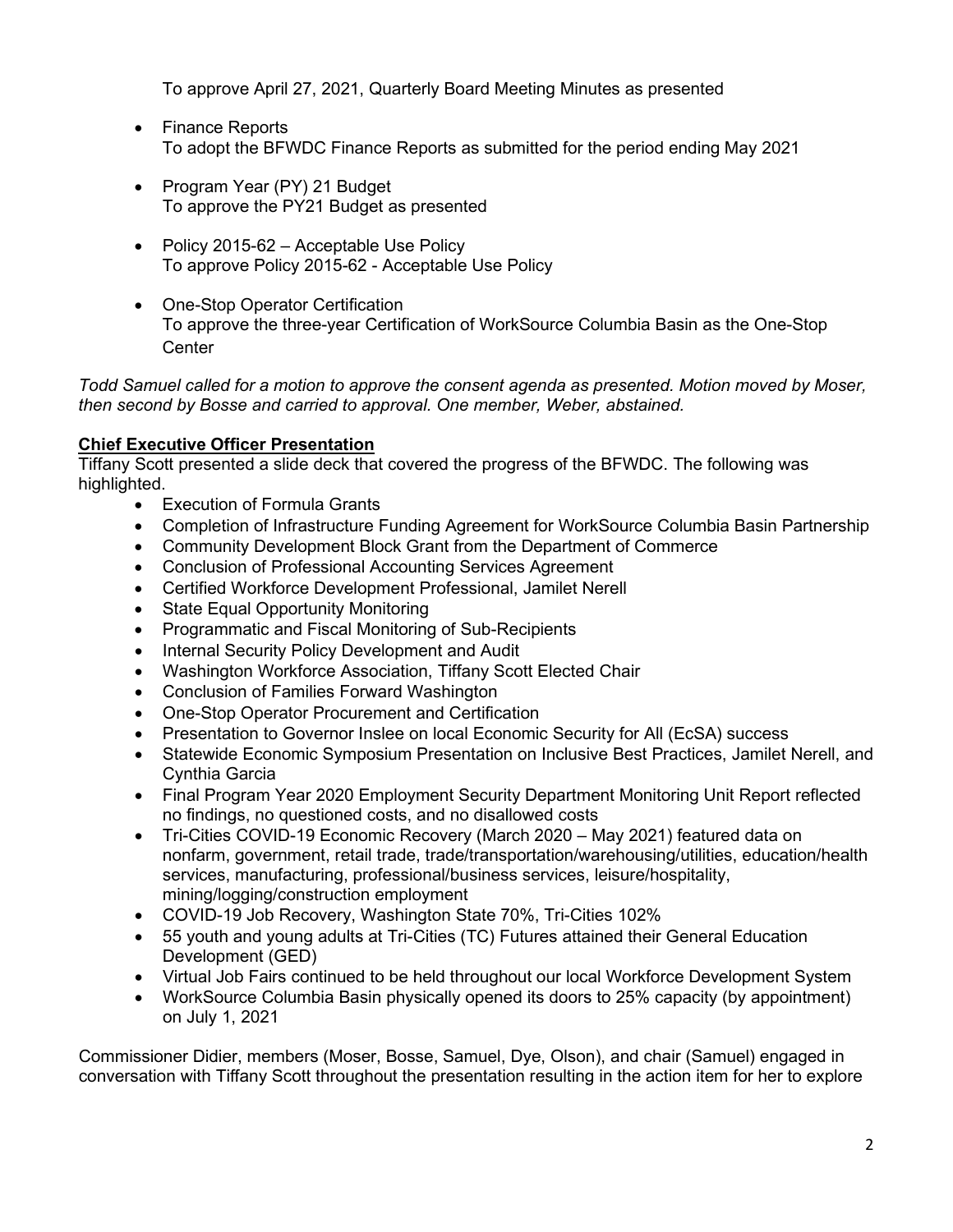strategic convening to address industry needs (both current and future) in the areas of healthcare, housing, workforce talent pipeline and manufacturing.

Todd Samuel thanked Tiffany Scott for the detailed presentation.

Karl Dye thanked Tiffany Scott for her responsiveness and coordination of AutoZone's employee needs.

# **WorkSource Columbia Basin Customer Spotlight**

Crystal Bright, WorkSource Columbia Basin, took a moment and thanked each of the board members for creating the space on the schedule to highlight the vital work that's being done alongside customers and the opportunity to showcase that. Crystal introduced Marissa Cox, Case Manager at WorkSource Columbia Basin.

Marissa Cox thanked everyone for inviting her to share Maria's story. Maria Gomez was working as an Endoscopy Technician in Vancouver, Washington, before relocating to the Tri-Cities. She came to WorkSource Columbia Basin after being unemployed for the first time in her career. She was looking for a new job that would be more accommodating and flexible because she was a single parent to a disabled son. She had been on unemployment on and off for about six months during the peak of the COVID-19 health crisis. Maria was directed to WorkSource through unemployment and first enrolled in the Workforce Innovation and Opportunity Act (WIOA) adult program with Sandra Douglas-Russell. Later, Maria was referred to and co-enrolled in the Reemployment Services and Eligibility Assessment (RESEA) program. Through coaching and support services, the professional staff was able to help Maria with retraining in medical coding and billing, auto repair assistant, clothing for work, and transportation assistance.

Maria was hired full-time with Ideal Options as a Patient Care Representative. Maria later moved on from that role to a position with Homecare Solutions as a Recruiter. Maria reached out to WorkSource this year, looking to see how she could go about advertising positions that she had open with the WorkSource Business Services.

Maria's story is an excellent example of how impactful WorkSource services can be when all partners do their best to serve job seekers and employers.

A video was shared of Maria discussing her positive experience.

Todd Samuel commented, what a great example of how the BFWDC, through our partners at WorkSource Columbia Basin, are making a difference in our community by helping people who want that next training and employment opportunity.

# **Strategic Goal Progress**

Karl Dye reported that the strategically targeting and aligning relationships for systems success committee or STARSS held their last meeting in June.

The STARSS committee not only met the strategic goal of establishing five new partnerships but exceeded it by 100% by codifying ten professional relationships that will benefit the BFWDC for years to come. After doing an inventory of current business organization contacts, the STARSS committee used the sector approach to deploy committee member resources efficiently to address existing gaps.